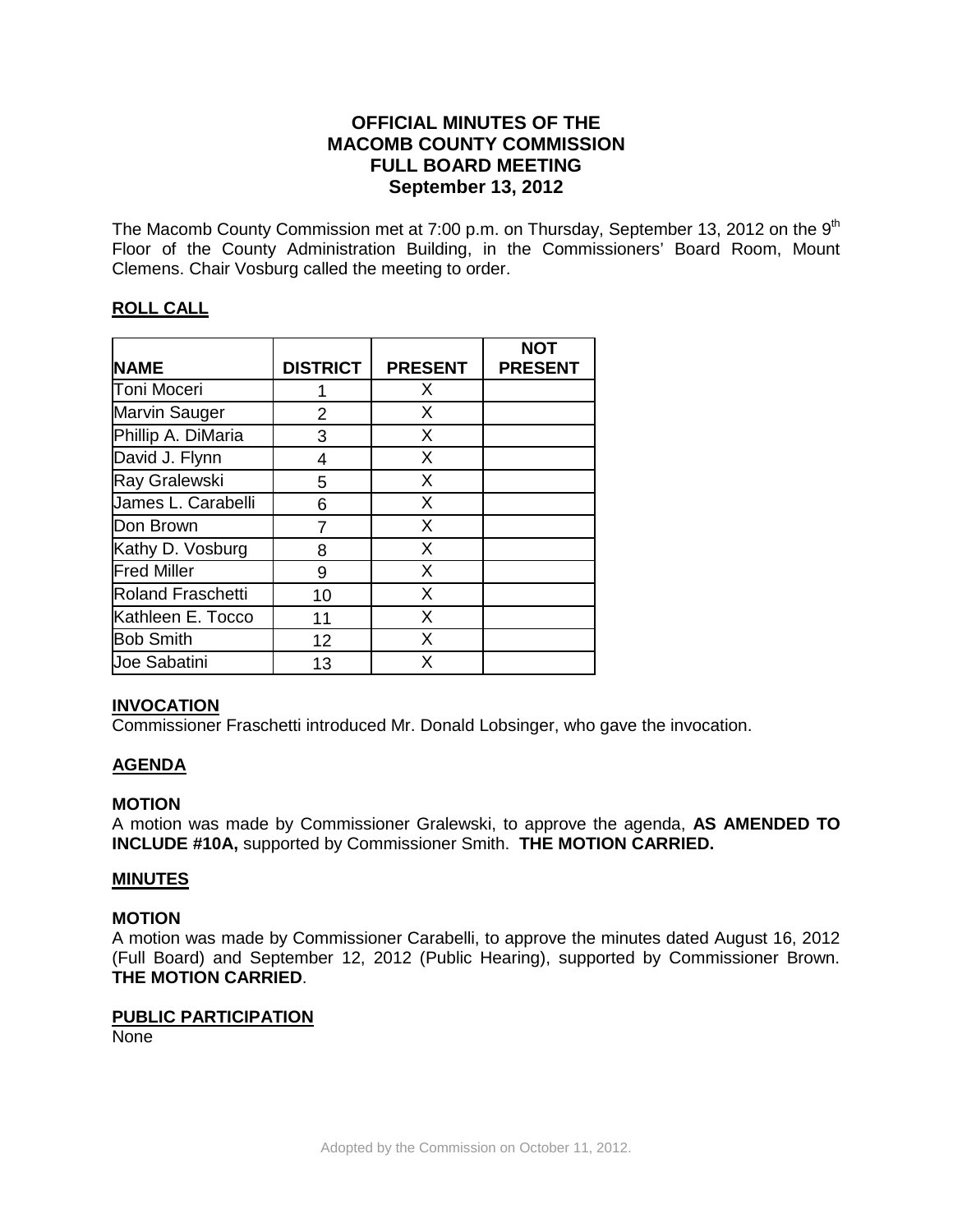# *COMMITTEE REPORTS*

## **AUDIT COMMITTEE MEETING – August 29, 2012**

The clerk read the recommendation from the Board Operations Committee and a motion was made by Chair Fraschetti, supported by Vice-Chair Moceri, to adopt the committee recommendation:

**R12-062** Concur in the recommendation of the Finance Director as representative of the County Executive's Office in the selection of Plante & Moran as the independent auditor for years 2012 through 2016. Further, a copy of this Board of Commissioners' action is directed to be delivered forthwith to the Office of the County Executive.

## **THE MOTION CARRIED.**

# **BOARD OPERATIONS COMMITTEE MEETING – September 11, 2012**

The clerk read the recommendation from the Board Operations Committee and a motion was made by Chair Tocco, supported by Commissioner Brown, to adopt the committee recommendation:

**R12-063** Approve the following reappointments to the Substance Abuse Advisory Council for three year terms expiring August 31, 2015: Marianne Frazho, Theresa Morin, Karen Stetson And Kim Szajna; Further, a copy of this Board of Commissioners' action is directed to be delivered forthwith to the Office of the County Executive. (Record NO vote for Carabelli)

### **THE MOTION CARRIED.** (Record Carabelli NO vote)

## **FINANCE COMMITTEE MEETING – September 12, 2012**

The clerk read the recommendations from the Finance Committee and a motion was made by Chair Brown, supported by Vice-Chair Miller, to adopt the committee recommendations:

- **R12-064** Approve the 2012 budget amendment requests for fund 350 Emergency Management grants in the amount of \$25,536.82 for the 2008 Urban Area Security Initiative (UASI) grant program; \$88,449.16 for the 2009 UASI grant program and \$237,000 for the 2010 UASI grant program; Further, this budget action addresses budgetary issues only. It does not constitute the commission's approval of any county contract. If a contract requires commission approval under the county's contracting policy or the county's procurement ordinance, such approval must be sought separately; Further, a copy of this Board of Commissioners' action is directed to be delivered forthwith to the Office of the County Executive.
- **R12-065** Approve increase in budgeted revenues and expenditures in the 2011/2012 Macomb County Community Services Agency's fund in the net amount of \$114,169.94, which includes matching amounts of \$20,584 to account for differences between the final amounts awarded and the amounts included in the 2011/2012 budget approved by the Board of Commissioners in September, 2011; Further, this budget action addresses budgetary issues only. It does not constitute the commission's approval of any county contract. If a contract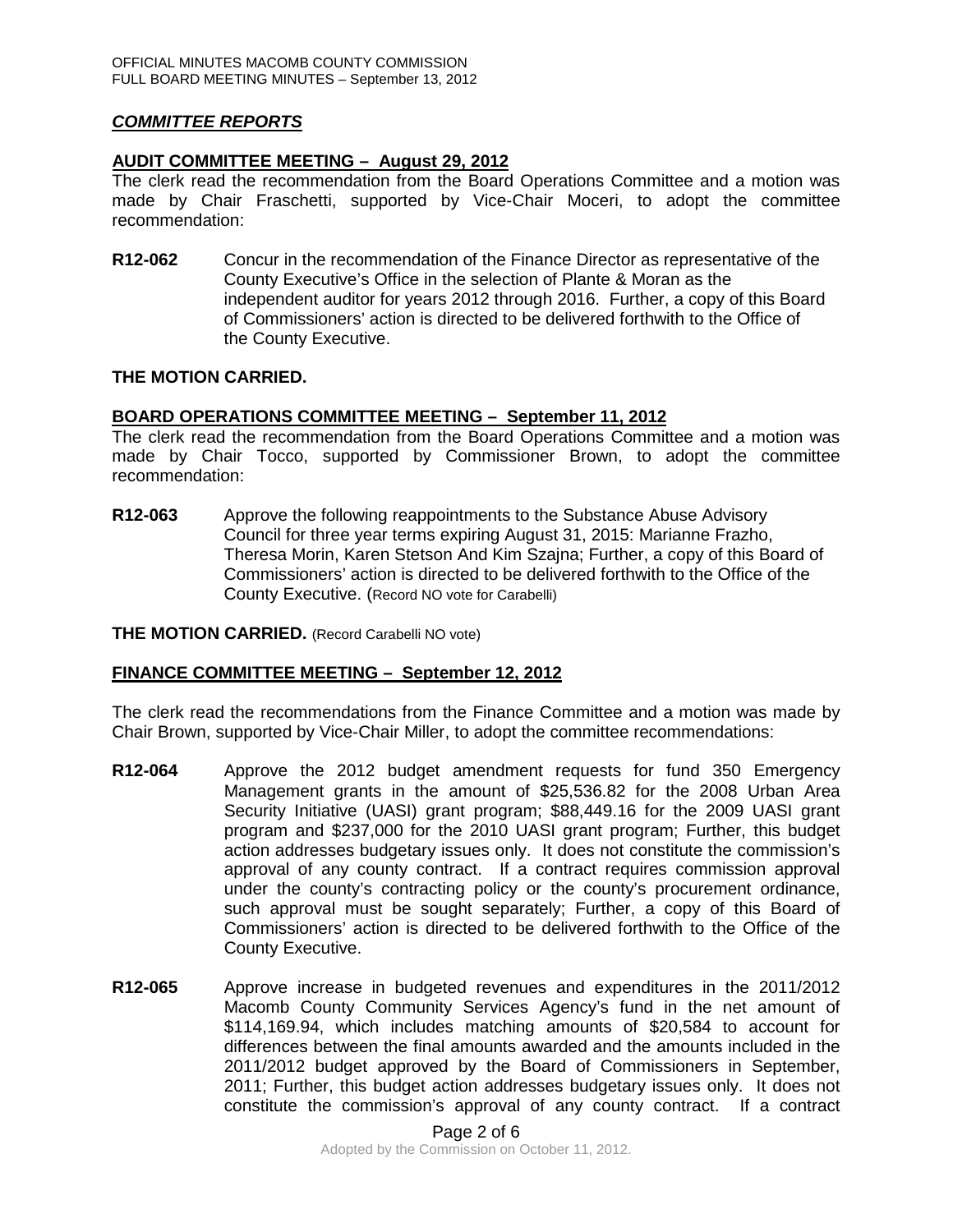requires commission approval under the county's contracting policy or the county's procurement ordinance, such approval must be sought separately; Further, a copy of this Board of Commissioners' action is directed to be delivered forthwith to the Office of the County Executive.

**R12-066** Approve a budget adjustment between budget categories in the 2012 Michigan State University Extension (MSUE) grant fund in the amount of \$35,000; Further, this budget action addresses budgetary issues only. It does not constitute the commission's approval of any county contract. If a contract requires commission approval under the county's contracting policy or the county's procurement ordinance, such approval must be sought separately; Further, a copy of this Board of Commissioners' action is directed to be delivered forthwith to the Office of the County Executive.

## **THE MOTION CARRIED.**

## **CORRESPONDENCE FROM EXECUTIVE**

None

## **ITEM REFERRED BY JPS AND FINANCE COMMITTEE CHAIRS:**

### **MOTION**

**R12-067** A motion was made by Commissioner Carabelli, to authorize 42-1 District Court to hire Phillip Neumeyer as a temporary part-time bailiff per the Macomb County Charter requirement 10.6.2, supported by Commissioner Brown.

A roll call vote was taken:

Voting Yes were: Carabelli, Flynn, Fraschetti, Gralewski, Sabatini, Sauger, Smith, Tocco, Brown and Vosburg. There were 10 Yes votes.

Voting No were: Miller and Moceri. There were 2 No votes.

## **THE MOTION CARRIED.**

#### **ITEM REFERRED FROM 09-11-12 BOARD OPERATIONS COMMITTEE MEETING**

#### **MOTION**

A motion was made by Commissioner Fraschetti, to approve revised Rules of Procedure as recommended by the Ethics Board (revised September 5, 2012), supported by Commissioner Miller.

#### **MOTION TO AMEND**

A motion to amend was made by Commissioner Flynn to change the word "approve" to the word "reject," supported by Commissioner Tocco. **THE MOTION TO AMEND CARRIED.** (Record Fraschetti NO vote.)

**THE MOTION, AS AMENDED, CARRIED.** Record Fraschetti NO vote.

**R12-068** Reject revised Rules of Procedure as recommended by the Ethics Board (revised September 5, 2012).

## **REQUEST TO PURCHASE PREVIOUS SERVICE TIME**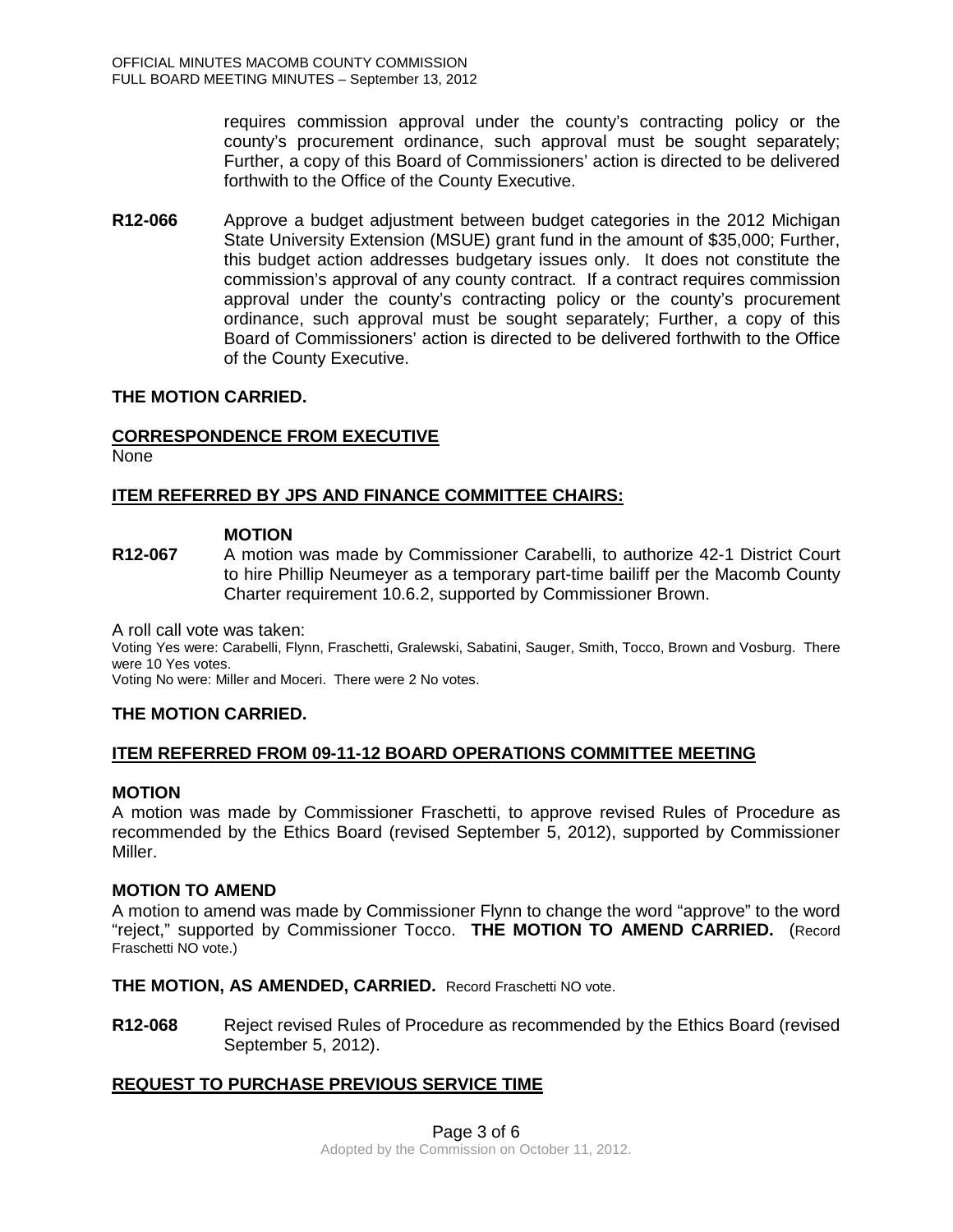### **MOTION**

**R12-069** A motion was made by Commissioner Brown, to authorize John Becker to purchase 48 months of military service time and Dean Vermander to purchase 35 months of military service time in the Macomb County Employees Retirement System under State Law MCLA 46.12a(14). Additionally, Richard Rubio to purchase 47 months of military service time in the Macomb County Employees Retirement System under State Law MCLA 46.12a(15), supported by Commissioner Sauger. **THE MOTION CARRIED.** 

### **RESOLUTIONS**

**Res. No. 12-18** •• Authorizing Refunding of the County of Macomb Michigan Transportation Fund Bonds Series B (offered by Board Chair).

#### **MOTION**

A motion was made by Commissioner Moceri to adopt Resolution 12-18, supported by Commissioner Smith.

A roll call vote was taken.

Voting Yes were: Brown, Carabelli, Flynn, Fraschetti, Gralewski, Miller, Moceri, Sabatini, Sauger, Smith, Tocco and Vosburg. There were 12 Yes votes.

There were 0 no votes.

#### **THE MOTION CARRIED.**

**Res. No. 12-17** Approving the Undertaking to Provide continuing Disclosure (offered by Board Chair on behalf of Board; recommended by Finance Committee on 09/12/12).

#### **MOTION**

A motion was made by Commissioner Moceri to adopt Resolution 12-17, supported by Commissioner Smith.

#### A roll call vote was taken.

Voting Yes were: Brown, Carabelli, Flynn, Fraschetti, Gralewski, Miller, Moceri, Sabatini, Sauger, Smith, Tocco and Vosburg. There were 12 Yes votes. There were 0 no votes.

#### **THE MOTION CARRIED.**

**Res. No. 12-15** In Support of Transparency, Collaboration and Fiscal Responsibility to Ensure the County Receives All Available State Shared Revenues via the County Incentive Program (offered by Board Chair on behalf of Board; recommended by Finance Committee on 09/12/12).

### **MOTION**

A motion was made by Commissioner Moceri to adopt Resolution 12-15, supported by Commissioner Smith. **THE MOTION CARRIED.** (Record Miller NO vote).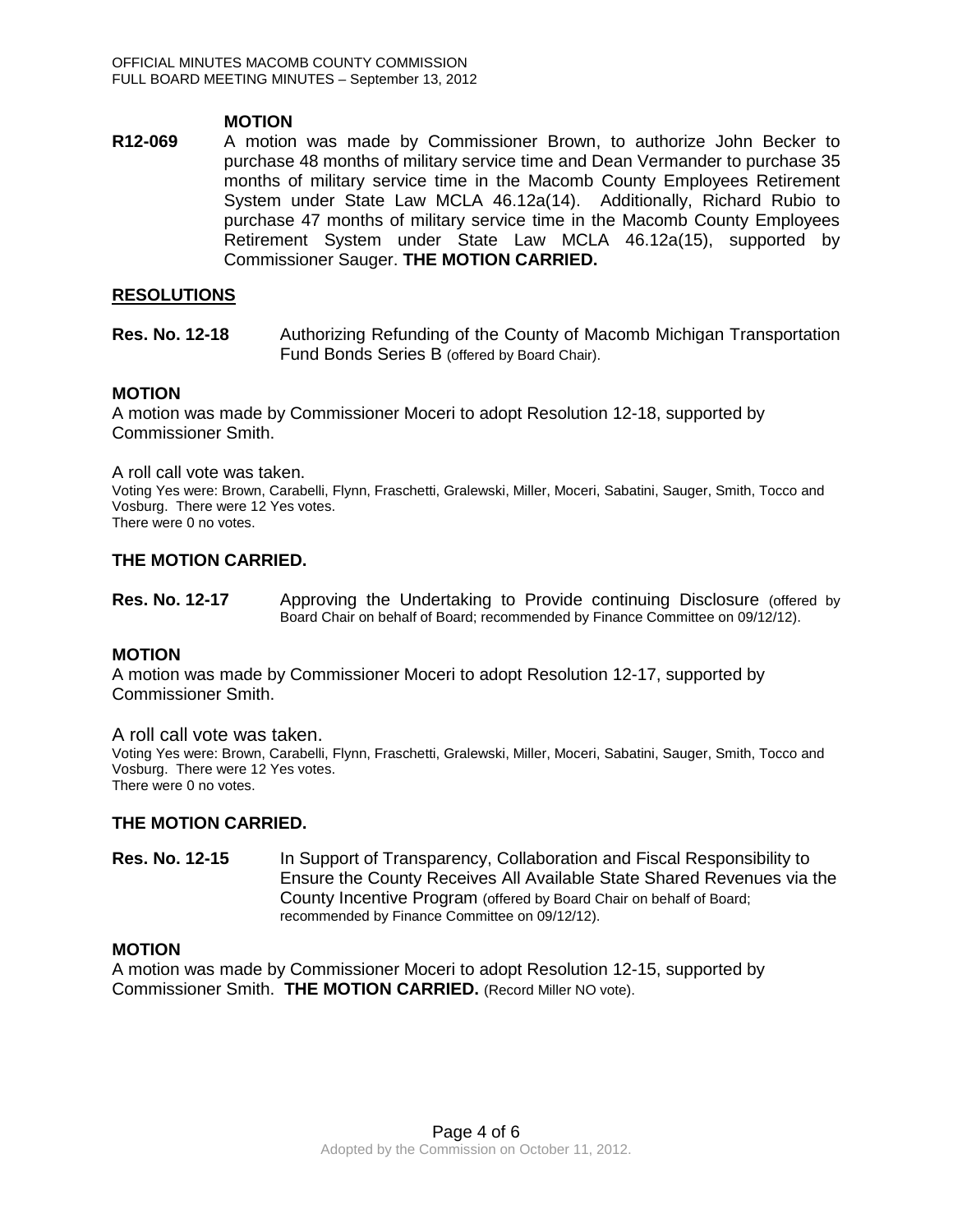# **PROCLAMATIONS**

## **MOTION**

A motion was made by Commissioner Brown, to adopt the following Proclamations in their entirety, supported by Commissioner Sauger.

| Proc. #12-31 | Commending Father Joseph Gembala on His 25 <sup>th</sup> Year Serving as a<br>Priest, (offered by Flynn & Tocco; recommended by Finance Committee on 09/12/12) |
|--------------|----------------------------------------------------------------------------------------------------------------------------------------------------------------|
| Proc. #12-32 | Commending the Warren Symphony Orchestra on Their 40 <sup>th</sup> Anniversary,<br>(offered by Moceri; recommended by Finance Committee on 09/12/12)           |
| Proc. #12-33 | Commending Jeffrey Fietsam on the Honor of Becoming an Eagle Scout,<br>(offered by Brown; recommended by Finance Committee on 09/12/12)                        |
| Proc. #12-34 | Commending Jacob DeSantis on the Honor of Becoming an Eagle Scout,<br>(offered by Smith; recommended by Finance Committee on 09/12/12)                         |

### **THE MOTION CARRIED.**

#### **NEW BUSINESS**

Commissioner Miller thanked the Clerk's Office for the stand taken on the ballot printing and citizenship question.

#### **PUBLIC PARTICIPATION**

Donald Lobsinger, 29600 Taylor Street, St. Clair Shores

## **ROLL CALL**

|                          |                 |                | <b>NOT</b>     |
|--------------------------|-----------------|----------------|----------------|
| <b>NAME</b>              | <b>DISTRICT</b> | <b>PRESENT</b> | <b>PRESENT</b> |
| <b>Toni Moceri</b>       |                 | X              |                |
| <b>Marvin Sauger</b>     | 2               | X              |                |
| Phillip A. DiMaria       | 3               |                | X              |
| David J. Flynn           | 4               | X              |                |
| Ray Gralewski            | 5               | X              |                |
| James L. Carabelli       | 6               | X              |                |
| Don Brown                | 7               | X              |                |
| Kathy D. Vosburg         | 8               | X              |                |
| <b>Fred Miller</b>       | 9               | X              |                |
| <b>Roland Fraschetti</b> | 10              | X              |                |
| Kathleen E. Tocco        | 11              | X              |                |
| <b>Bob Smith</b>         | 12              | X              |                |
| <b>Joe Sabatini</b>      | 13              | X              |                |